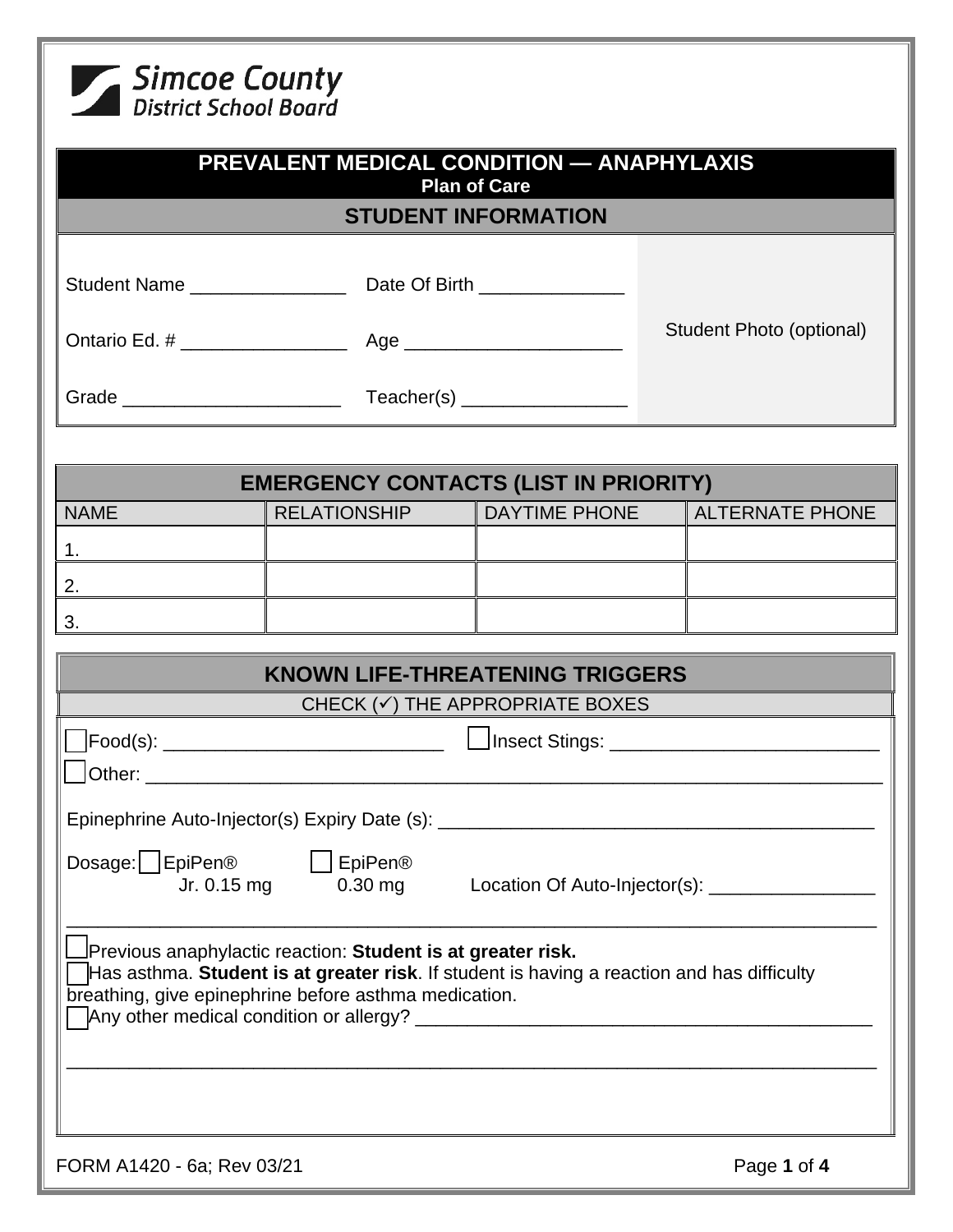## **DAILY/ROUTINE ANAPHYLAXIS MANAGEMENT**

#### **SYMPTOMS**

| A STUDENT HAVING AN ANAPHYLACTIC REACTION MIGHT HAVE ANY OF THESE SIGNS |  |
|-------------------------------------------------------------------------|--|
| <b>AND SYMPTOMS:</b>                                                    |  |

- **Skin system**: hives, swelling (face, lips, tongue), itching, warmth, redness.
- **Respiratory system** (breathing): coughing, wheezing, shortness of breath, chest pain or tightness, throat tightness, hoarse voice, nasal congestion or hay fever-like symptoms (runny, itchy nose and watery eyes, sneezing), trouble swallowing.
- **Gastrointestinal system** (stomach): nausea, vomiting, diarrhea, pain or cramps.
- **Cardiovascular system** (heart): paler than normal skin colour/blue colour, weak pulse, passing out, dizziness or lightheadedness, shock.
- **Other**: anxiety, sense of doom (the feeling that something bad is about to happen), headache, uterine cramps, metallic taste.

### **EARLY RECOGNITION OF SYMPTOMS AND IMMEDIATE TREATMENT COULD SAVE A PERSON'S LIFE.**

**Avoidance** of an allergen is the main way to prevent an allergic reaction.

**Food Allergen(s)**: eating even a small amount of a certain food can cause a severe allergic reaction.

Food(s) to be avoided: \_\_\_\_\_\_\_\_\_\_\_\_\_\_\_\_\_\_\_\_\_\_\_\_\_\_\_\_\_\_\_\_\_\_\_\_\_\_\_\_\_\_\_\_\_\_\_\_\_\_\_\_\_\_\_\_\_\_\_\_

Safety measures:  $\Box$ 

**Insect Stings**: (Risk of insect stings is higher in warmer months. Avoid areas where stinging insects nest or congregate. Destroy or remove nests, cover or move trash cans, keep food indoors.)

\_\_\_\_\_\_\_\_\_\_\_\_\_\_\_\_\_\_\_\_\_\_\_\_\_\_\_\_\_\_\_\_\_\_\_\_\_\_\_\_\_\_\_\_\_\_\_\_\_\_\_\_\_\_\_\_\_\_\_\_\_\_\_\_\_\_\_\_\_\_\_\_\_\_\_\_\_\_\_

\_\_\_\_\_\_\_\_\_\_\_\_\_\_\_\_\_\_\_\_\_\_\_\_\_\_\_\_\_\_\_\_\_\_\_\_\_\_\_\_\_\_\_\_\_\_\_\_\_\_\_\_\_\_\_\_\_\_\_\_\_\_\_\_\_\_\_\_\_\_\_\_\_\_\_\_\_\_\_

\_\_\_\_\_\_\_\_\_\_\_\_\_\_\_\_\_\_\_\_\_\_\_\_\_\_\_\_\_\_\_\_\_\_\_\_\_\_\_\_\_\_\_\_\_\_\_\_\_\_\_\_\_\_\_\_\_\_\_\_\_\_\_\_\_\_\_\_\_\_\_\_\_\_\_\_\_\_\_

\_\_\_\_\_\_\_\_\_\_\_\_\_\_\_\_\_\_\_\_\_\_\_\_\_\_\_\_\_\_\_\_\_\_\_\_\_\_\_\_\_\_\_\_\_\_\_\_\_\_\_\_\_\_\_\_\_\_\_\_\_\_\_\_\_\_\_\_\_\_\_\_\_\_\_\_\_\_\_

Designated eating area inside school building \_\_\_\_\_\_\_\_\_\_\_\_\_\_\_\_\_\_\_\_\_\_\_\_\_\_\_\_\_\_\_\_\_\_

Safety measures: \_\_\_\_\_\_\_\_\_\_\_\_\_\_\_\_\_\_\_\_\_\_\_\_\_\_\_\_\_\_\_\_\_\_\_\_\_\_\_\_\_\_\_\_\_\_\_\_\_\_\_\_\_\_\_\_\_\_\_\_\_\_\_\_

Other information: \_\_\_\_\_\_\_\_\_\_\_\_\_\_\_\_\_\_\_\_\_\_\_\_\_\_\_\_\_\_\_\_\_\_\_\_\_\_\_\_\_\_\_\_\_\_\_\_\_\_\_\_\_\_\_\_\_\_\_\_\_\_\_\_

FORM A1420 - 6b; Rev 03/21 **Page 2** of 4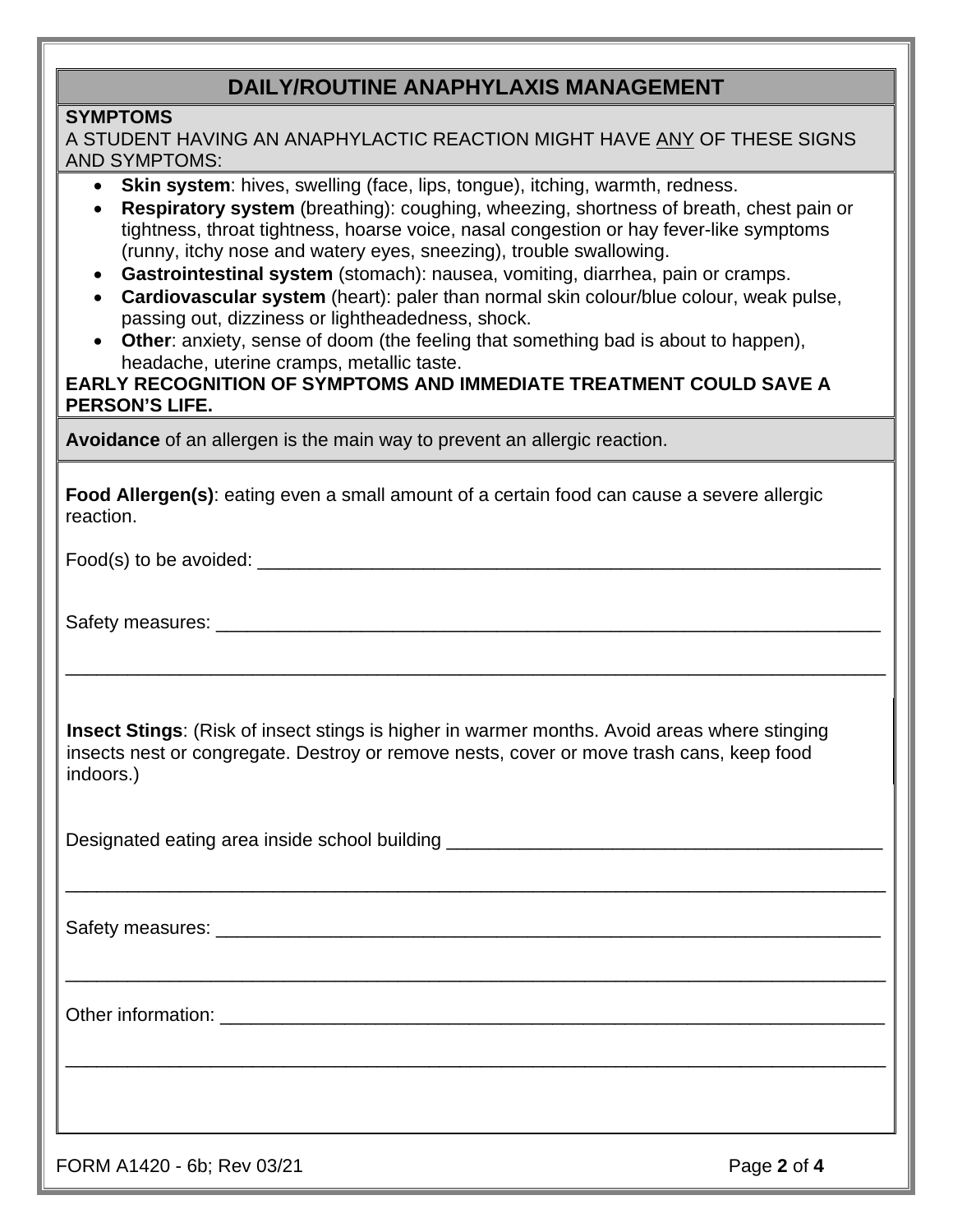# **EMERGENCY PROCEDURES (DEALING WITH AN ANAPHYLACTIC REACTION)**

ACT QUICKLY. THE FIRST SIGNS OF A REACTION CAN BE MILD, BUT SYMPTOMS CAN GET WORSE QUICKLY*.*

### **STEPS**

- 1. Give epinephrine auto-injector (e.g. EpiPen®) at the first sign of a known or suspected anaphylactic reaction.
- 2. Call 9-1-1. Tell them someone is having a life-threatening allergic reaction.
- 3. Give a second dose of epinephrine as early as five (5) minutes after the first dose if there is no improvement in symptoms.
- 4. Follow direction of emergency personnel, including transport to hospital (ideally by ambulance), even if symptoms are mild or have stopped. The reaction could worsen or come back, even after treatment. Stay in the hospital for an appropriate period of observation as decided by the emergency department physician (generally about 4 - 6 hours).
- 5. Call emergency contact person; e.g. Parent(s)/Guardian(s).